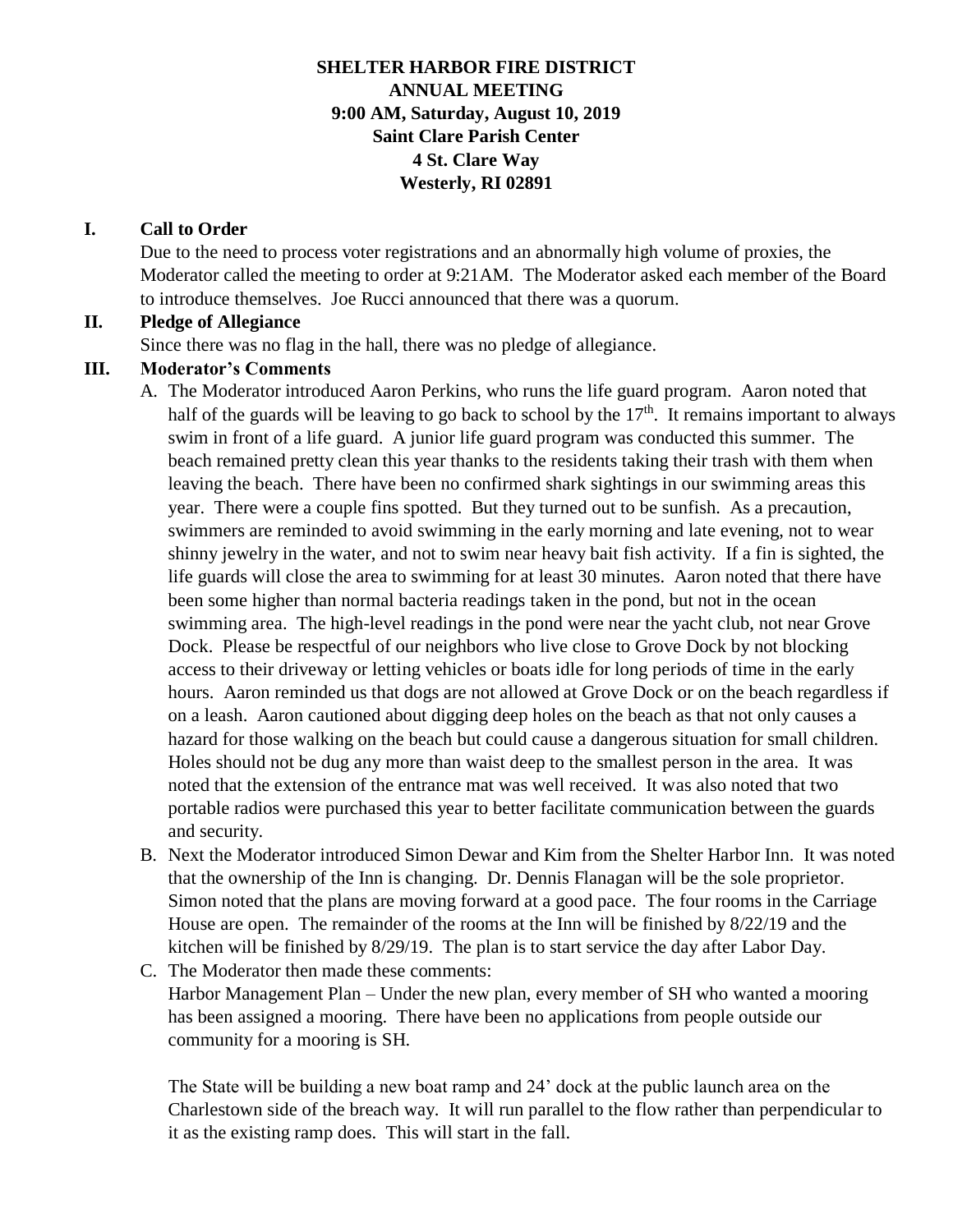#### 1 of 6

Last spring the Moderator hired a surveyor to mark the property line between SHFD and the Shelter Harbor Inn. Arborvitaes have been installed along that line. This is intended to resolve the encroachment issue of the Inn onto SHFD property.

There was a 1981 Agreement between SHFD and the Shelter Harbor Inn in settlement of a law suit over certain items between the two entities including the use of SHFD amenities and easements, etc. That agreement did not transfer with the deed when the Inn was recently purchased. So, the BoG is starting over to generate such an agreement with the new ownership of the Inn.

Speeding continues to be a problem of Wagner Road. Jay Weismann has contacted the Town Manager and Police Chief to arrange a meeting to discuss possible solutions. Alex Platt made arrangements for the speed sign at the upper end of Wagner Road.

There have been discussions by the BoG about increasing security in the community and at the beach. One possible option in the community is the installation of cameras that would store recordings of vehicle coming and going in the community for a period of time. The BoG has not settled on actions to be taken yet.

The beach access issue that came up in South Kingston was reviewed. The Moderator suggested that perhaps it is better to overlook the few people who may sneak onto the beach that we rent from Weekapaug Fire District rather than creating a scene.

There was a meeting of the Fire District Moderators recently. Our Moderator was impressed with SHFD compared to the other Fire Districts. The Moderator is proud that we have a ten-year capital plan which done of the other fire districts have. Nor do any of them have a litigation fund. The Moderator pointed out that we are in very good financial condition due to the management of the Financial Committee and the work of past BoGs.

The new street lighting that has been installed in SH has caused concern with many residents. The new lights are too bright and are not shaded. This extends the coverage of the light into windows. Harry Gregory is heading an effort to have the Town remedy the situation.

Joe Rucci and Dick Ferris were voted in at the last BoG meeting to manage the voting process at this annual meeting and to resolve any voter eligibility issues. The voter registration list had fallen into disarray over the years. It has now been updated and corrected. Joe Rucci suggested that the BoG appoint a registrar to maintain the list going forward. The Moderator thanks both for their efforts.

The Moderator thanks all those who helped with signing people in at the beginning of this meeting.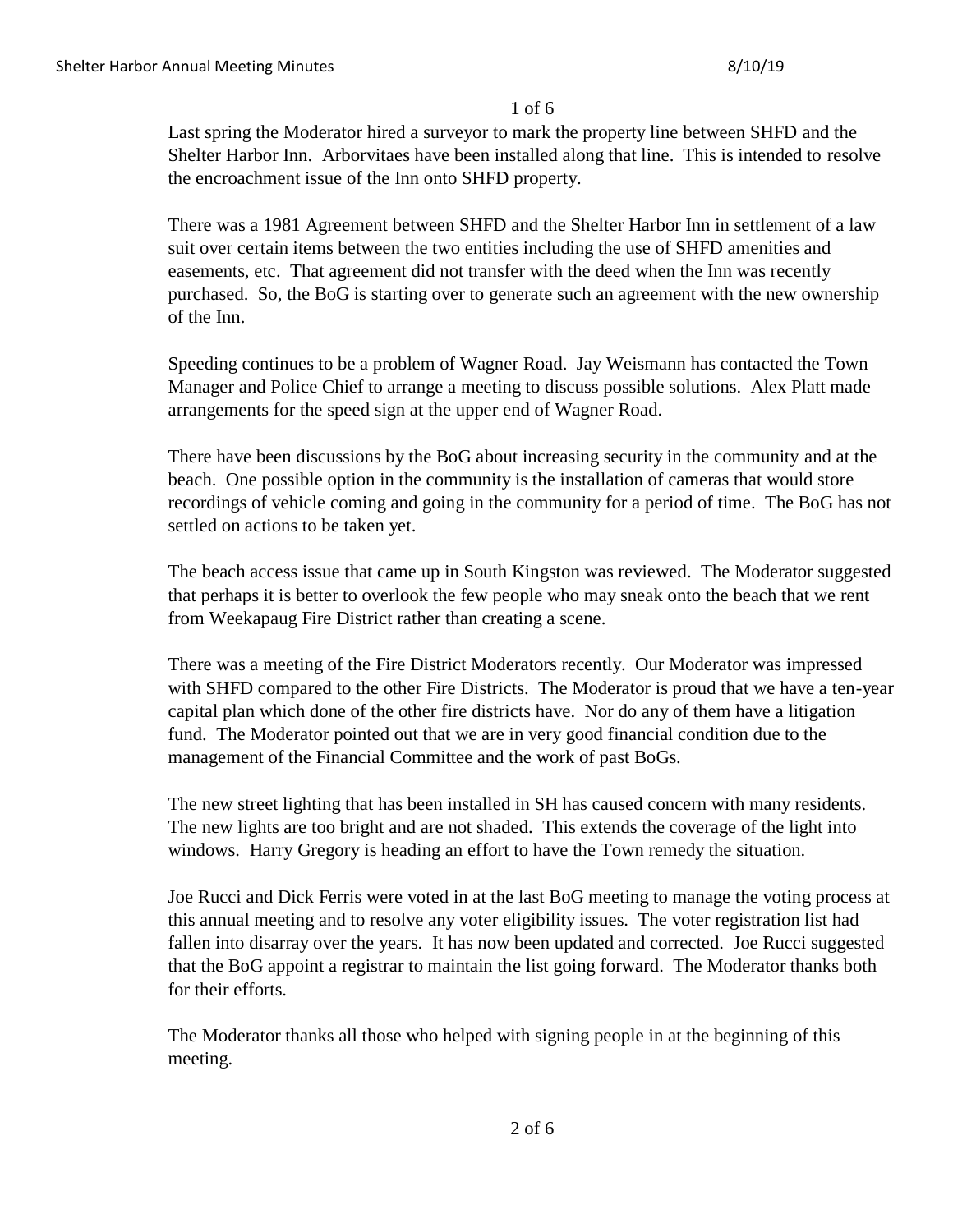The Moderator decided to re-order the agenda in order to move the voting for the BoG members, Officers, and other positions earlier in the meeting so that other business could be conducted will the votes were tallied. So, items X parts B and C were moved ahead of item V. The voting will now occur following the thank-you's.

### **IV. Approval of the Draft Minutes from the August 11, 2018 Annual Meeting**

A motion was made by Betty Waters to accept the Minutes of the 8/11/18 Annual Meeting as distributed. There was a second. The vote was taken and it passed unanimously.

#### **V. Appointment of Parliamentarian**

Joe Rucci was appointed by the Moderator and accepted.

#### **VI. Announcements**

The Moderator read of list of the following neighbors who passed away during the last year and asked for a moment of silence: Suzanne Davenport, Nathalie Rosin, Walter Shwayka, Mario Turco, and Nona Turco.

The Moderator introduced the following new neighbors: Mark & Fran Brunault, Scott & Rachel Farley, Paul & Ann Foye, Mark & Judy Gauvain, Larry & Cindy Geisinger, Griffen & Alicia Murray, Ed & Heather Kuffner, Scott & Michelle Perkins, and Christian & Kathy Peterson.

The Moderator then asked for the following people to stand and be recognized for their volunteerism: Liz Miller, Bob Duff, Marianne Nardone, Tracy Pontarelli, Rick Wiatrowski, Adam Wiatrowski, Lucas Wiatrowski, Phil Leffert, Roland Hellwig, Steve Sweeney, Jack Hardick, Karen Matheson, Phyllis Visnauskas, Brenda Manning, Barbara Albert, Jim Levins, Rochelle Levins, Sharon Riechers, Marie Davenport, Lynn Reale, Katie Davenport, Karen Manuzzi, Nick Manuzzi, Lisa Pagliarulo, Al Handel, Eric Aborjaily, Ken Pontarelli, Jayne Staley, Joe Miceli, Joey Miceli, Bruno DiCecco, Mary DiCecco, Helene Hardick, Denise Williams, Mary Harrop, John Bruno, Val Blume, Carl Blume, Peter Nardone, Mark Kane, Gigi Porcelli, and Carlos Porcelli. Thanks to all.

## **VII. Election of Officers**

Since each of these positions was running unopposed, a motion was made by John Bruno and seconded by Ann Thomas to accept each of the candidates (Tom Lloyd for Moderator, Glen Berwick for Treasurer, Harry Gregory for Accessor and Tax Collector, and Margaret Leffert for Clerk). There was no discussion. The vote was taken and it passed unanimously.

## **VIII. Election of Members of the Board of Governors (two positions)**

Joe Rucci explained how the new voter registration list was completed and what constitutes a qualified voter and the number of votes allowed per person. It was then explained why there were multiple ballets for the members of the BoG. The Moderator then called for the voting to begin with the green copy of the ballets. After the voting was underway, the candidates were allowed to stand and address the audience. Some asked if they could change their vote now that they heard from the candidates. This was not allowed.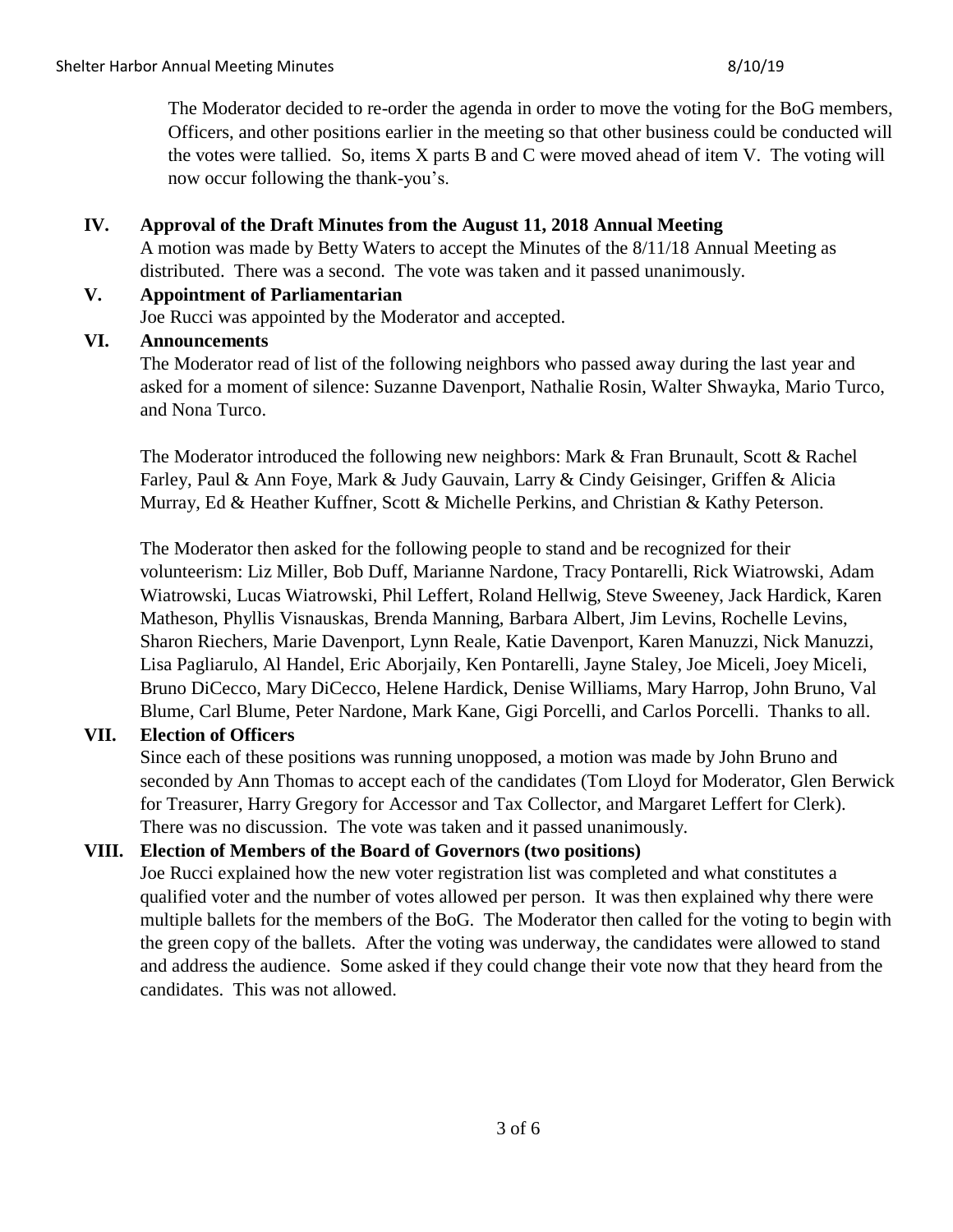### **IX. Reports of the Tax Collector, Treasurer, and Finance Committee**

The Tax Collector reported that 100% of the accessed taxes have been collected. In fact, slightly more (about \$628) has been collected due to late charges and some rounding-off on the payment amounts. The Tax Collector noted that the mill rate will actually be reduced next year but deferred to the Treasurer to explain that later. The Tax Collector asked that the Chair entertain a motion to deem all accounts paid in full and have the Treasurer write-off any overage or underpayment.

The Treasurer reviewed the financial reports that were distributed with the information packet. He also explained that the BoG approved the reallocation of funds originally budgeted for the Undesignated Surplus Fund, the Capital Fund, and the Litigation Fund to off-set unbudgeted expenses encountered last year. Those unbudgeted expenses were primarily the Point Dock ramp repairs and some professional service expenses.

The Moderator thanked Glen Berwick for all his hard work.

Bob Palumbo reviewed the Finance Committee report that was distributed in the packet. He noted that the new budget has a new line item in it for a Pond Restoration Fund. It was explained that while the mill rate did reduce slightly that the accessed property values went up, thus funding the increase in the annual budget.

There were several public comments about the new budget.

A motion was moved by Allen Leadbetter and seconded by Vivian Duff to deem all tax accounts paid in full and have the Treasurer write-off any miscellaneous overage or underpayment. The vote was taken and passed unanimously.

There was a motion by Vivian Duff seconded by John Bruno to accept the reports of the Tax Collector, Treasurer, and Finance Committee Chair as submitted. The vote was taken and passed unanimously.

## **X. Report of the Auditor**

Nick Manuzzi reported that the balance sheet accurately reflects the district financial condition. It was determined that the financial statements fairly and accurately reflect the financial positions at year end.

There was a motion by Ann Thomas seconded by Cheryl Ferris to accept the Auditor's report as submitted. A vote was taken and passed unanimously.

## **XI. Reports of Committees and Agents**

The reports from the committees and agents were reviewed as included in the packets.

There was a suggestion made that perhaps the beach bus schedule and route could be adjusted next year.

Cheryl Ferris thanked Vivian Duff for arranging for the extended entrance mat to the beach.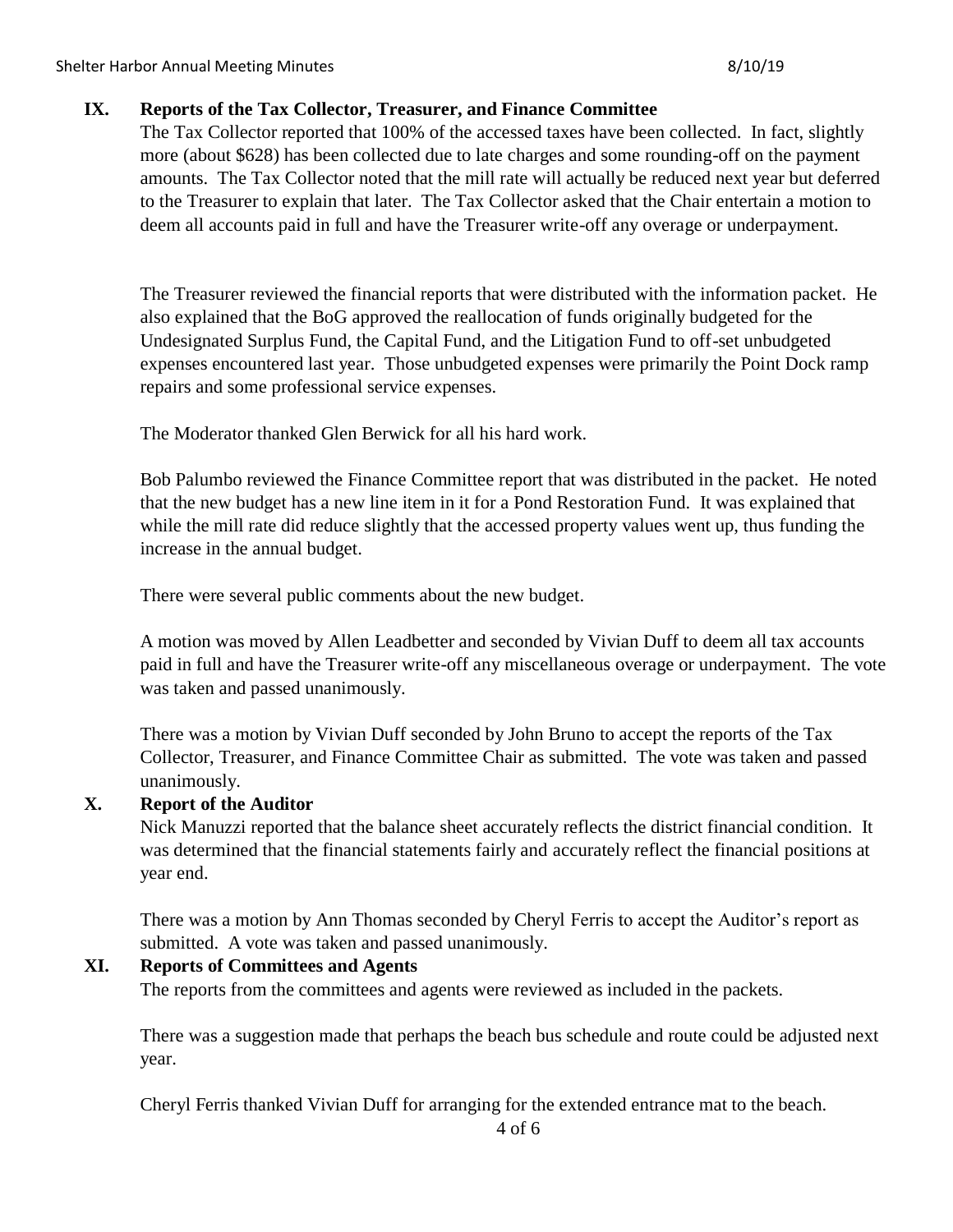The Small Boat Rack Agent asked that if anyone is not using their assigned spot to let him know because we are running out of open spots.

Neighbors were reminded to let the Clerk know if you change your email address as soon as possible.

The Moderator asked the Roads Agent to contact the town regarding trimming back some of the vegetation along Wagner Road.

Ann Thomas noted that there is also a Facebook page for SH.

## **XII. Approval of the Budget for F/Y 2019-2020**

A motion was made by Louise Thorson to adopt the budget as presented. It was seconded by several. A vote was taken and it passed unanimously.

#### **XIII. Resolution to Assess and Collect Taxes**

The following resolution was read by the Moderator. "That the voters of Shelter Harbor Fire District assembled in annual meeting on August 10, 2019, hereby order the assessment and collection of a tax on ratable real estate within the district based on a tax rate of \$1.25/\$1000 of assessed value, such taxes to be used for the purposes of, including, but not limited to, paying the accounts of the district for fire prevention, for repairs of roads, docks and walks, for payment of services rendered by officers and employees of the district, for payment of general bills and all other obligations or indebtedness of the district.

The assessors of taxes shall assess and apportion a tax on the ratable real property in the District as of the 3rd day of September 2019 2 o'clock p.m., and shall date, certify aand sign the assessment, and deliver it to the Collector of Taxes of the District on or before the 4<sup>th</sup> day of September 2019, and this tax shall be payable by  $30<sup>th</sup>$  day of September 2019. All taxes remaining unpaid on October 1, 2019 shall incur a penalty at the rate of one percent (1%) per month or portion thereof until paid." A motion was made to adopt this resolution by Ann Thomas and seconded by Vivian Duff. The vote was taken and it passed unanimously.

## **XIV. Announcement of new Board Members**

Before the new Board members were announced, the Moderator thanks the outgoing members (Vivian Duff and John Bruno) for their service.

The two new Board members as a result of the election are Patrick Kinney and Alex Platt.

# **XV. Ratification of Prior Actions and Resolutions**

The Moderator read the following resolution, "Be it hereby resolved that, all prior actions of the Board of Governors, Officers and Agents of the Shelter Harbor Fire District taken prior hereto in the operation of the Fire District's business or in the furtherance thereof are hereby ratified and confirmed and all documents executed on behalf of and in the name of the Fire District are hereby adopted and consented to by a majority vote of the electors voting at the 2019 Annual Meeting."